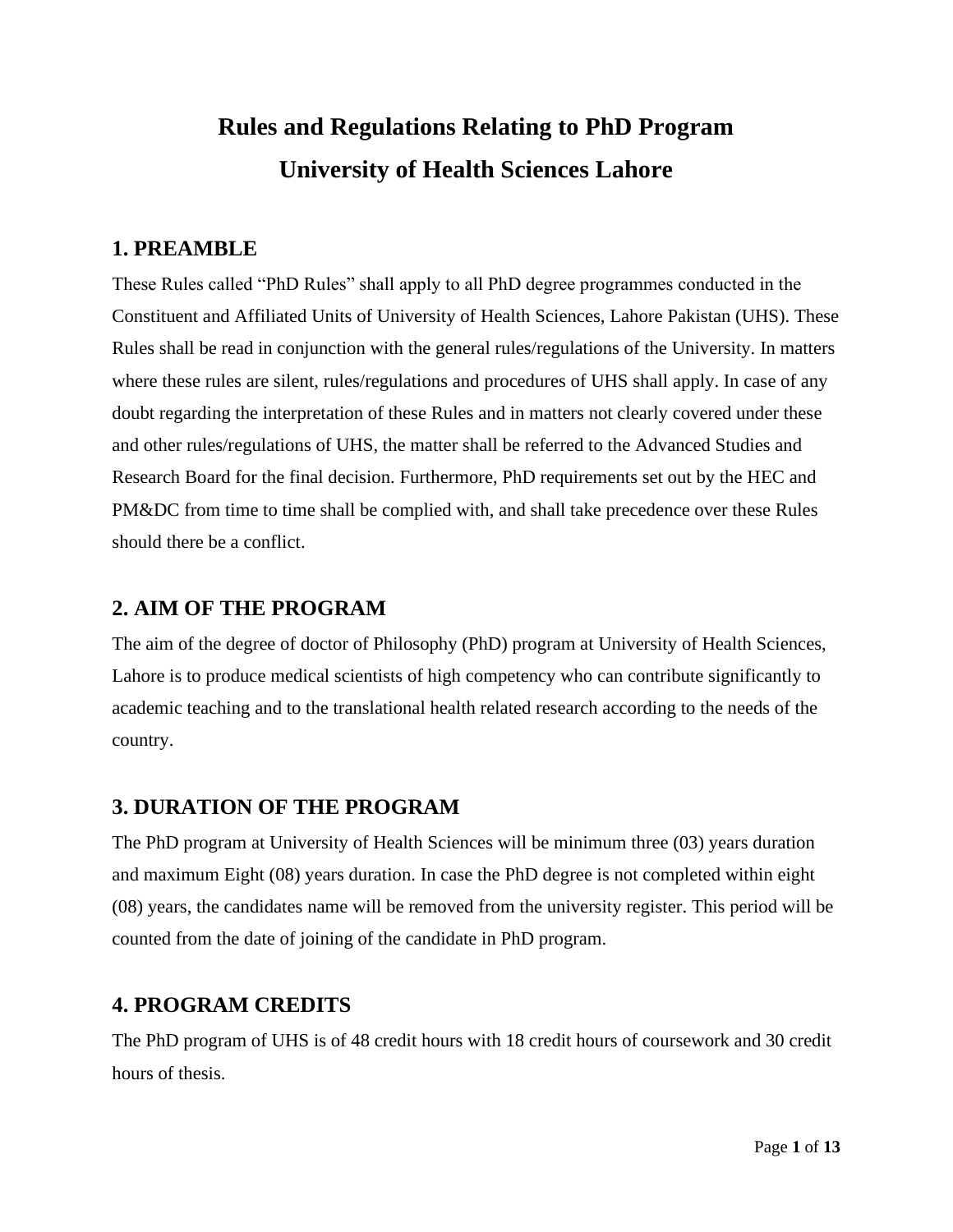#### **5. DEFINITIONS**

In these Rules, unless otherwise specified, or unless there is anything repugnant to the Act and Statutes of UHS, the expressions used in these Rules shall have the meaning as elucidated in the ensuing clauses.

- 5.1. "**Candidate**" means a person seeking admission in PhD programmes at UHS.
- 5.2. "**Co-Supervisor**" means a member of academic and/or research staff of the university/industry who may be appointed to provide academic/technical and/or administrative assistance whenever there is a requirement/need.
- 5.3. "**Comprehensive Examination**" An examination, in the field of study, conducted after the successful completion of the coursework of a PhD programme, to ascertain the suitability of a scholar to undertake research work.
- 5.4. "**Department**" means a Department of a Constituent Unit/Faculty of the University in which a scholar is enrolled for his/her studies.
- 5.5. "**Division**" means the academic combination of relevant Departments between which the faculty can supervise students from any of the departments under a particular division. The number of faculty members with PhD in a division must be three (03) to start a PhD program.
- 5.6. "**Defence**" means an oral examination of the scholar in the research work conducted usually in the form of presentation and/or demonstration, before the panel of Examiners, entailing arguments and points supporting the fundamental concepts having been advanced within the thesis.
- 5.7. "**Exemption**" means the scholar is not required to take a similar course if a scholar has already completed it within the UHS or at any HEC recognized University. When granted Exemption, credits for that course earned previously are not counted towards credits or CGPA requirements for the degree. The scholar shall be required to take another course to make up for the total number of credits or CGPA required to meet the degree requirements.
- 5.8. "**External Examiner**" means a PhD qualified person with a field of research similar to that of the scholar, appointed to conduct thesis defence of the scholar, but is not an employee of the UHS at the time of examination.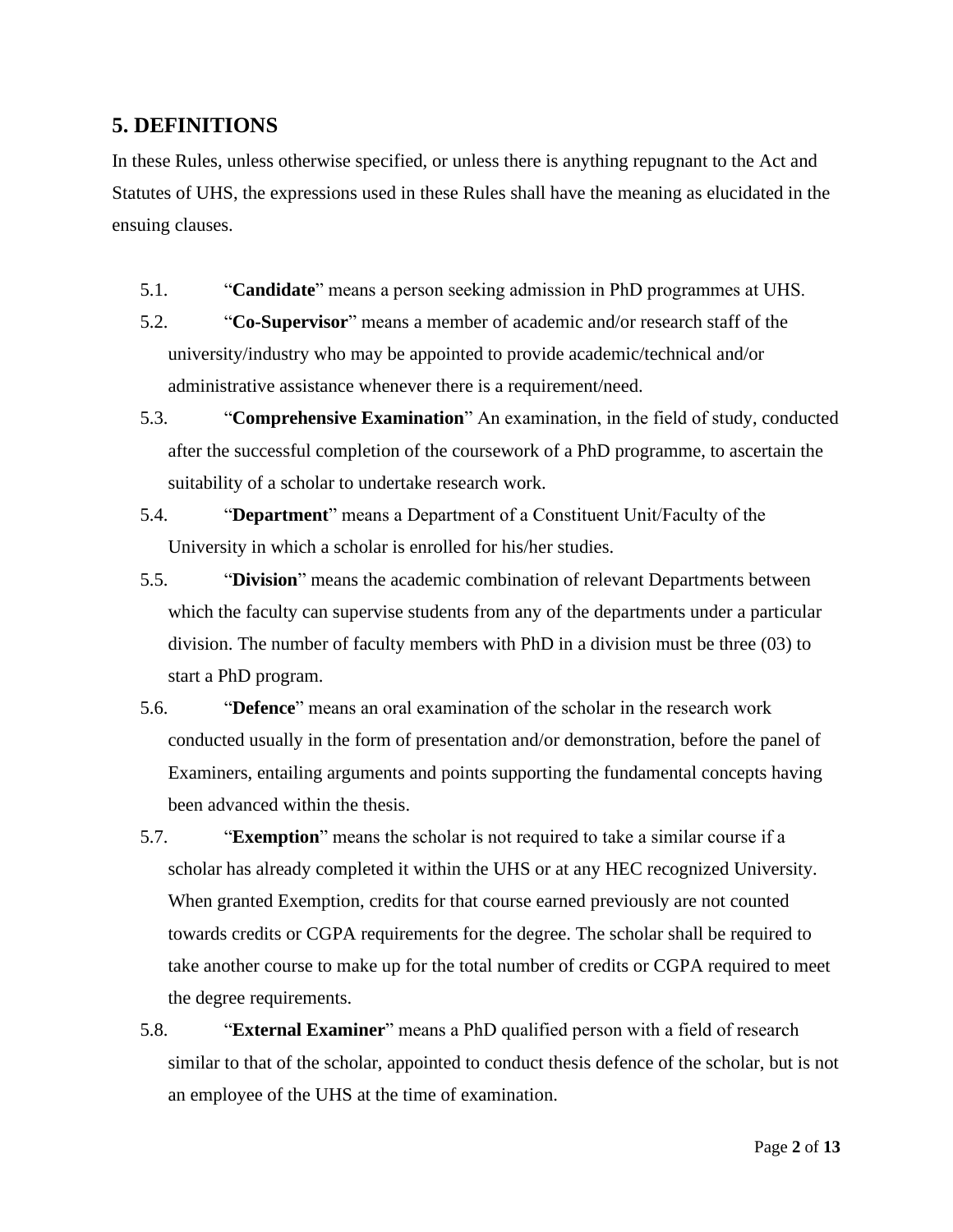- 5.9. "**Foreign Evaluator**" means faculty member/researcher from technologically advanced countries, categorized by the HEC with PhD qualification with a field of research similar to that of the scholar, appointed to evaluate thesis of the scholar.
- 5.10. "**Internal Examiner**" means a person with PhD qualification with a field of research similar to that of the scholar, appointed to conduct thesis defence of the scholar, and is an employee of the UHS at the time of examination.
- 5.11. "**Principal Supervisor**" means a person with PhD qualification with a field of research similar to that of the scholar, a member of the full time/adjunct faculty of UHS appointed to supervise the research work who will be the signatory in all administrative matters related to supervision.
- 5.12. "**Programme**" means an academic programme in PhD studies being run at the UHS.
- 5.13. "**Research**" means the process leading to the production of original scholarly work in the form of a thesis for the purpose of obtaining PhD degree.

5.14. "**Scholar**" means a person registered in a PhD programme at the UHS.

- 5.15. "**Statement of Purpose**" means the detailed declarative version of topic of the research thesis which indicates objectives of the thesis and gives the reader a precise understanding what the thesis will cover. It is the statement of purpose around which the entire thesis revolves.
- 5.16. "**Supervisor**" means a person with PhD qualification with a field of research similar to that of the scholar, preferably a member of the academic/research staff of an HEC recognized university appointed to supervise the research work of a scholar.
- **5.17. "Supervisory Committee"** means all the personnel involved in supervision and co-supervision of the PhD Scholar.
- 5.18. "**Thesis**" means a written description/document of the research work prepared in the format prescribed by UHS and submitted as partial requirement of the PhD degree.
- 5.19. "**Transfer of Credits (TOC)**" refers to a process of granting credits to a scholar enrolled in PhD programme at UHS for the course(s) undertaken by the scholar at another HEC recognized higher education institution which is(are) equivalent to certain course(s) being offered by UHS in the programme scholar is enrolled in, after having carried out the equivalency ascertaining process. When TOC granted for any course, the credits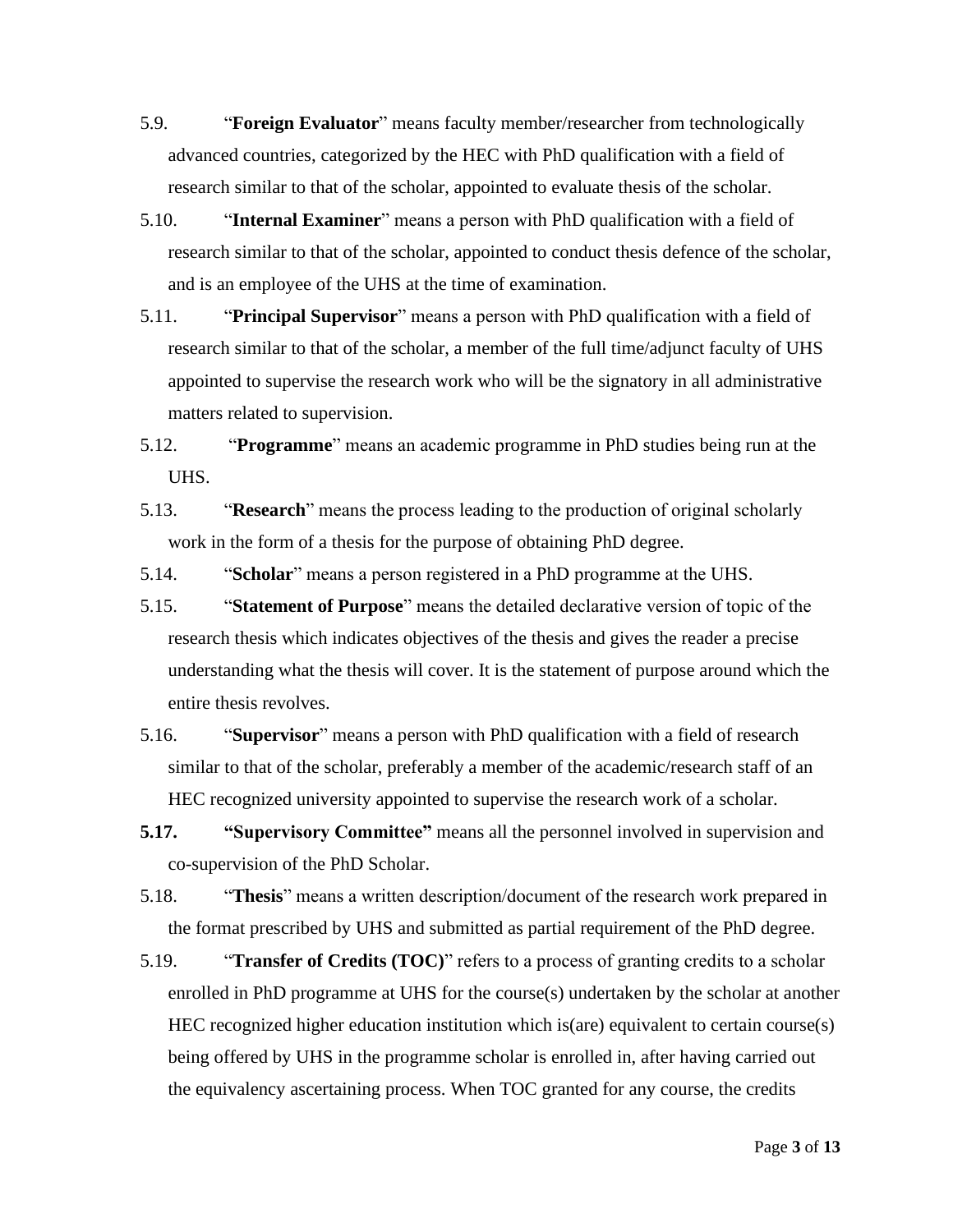earned previously for that course are counted towards total credits requirement fulfillment for that scholar at the UHS but not added to the CGPA of the degree.

5.20. "**Viva Voce**" means an oral examination of the scholar following his/her presentation at the thesis defence, conducted in the form of interview and discussion aimed at ascertaining evidence and sufficiency of knowledge of the scholar about the research work the scholar has worked on.

### **6. RESEARCH COMMITTEES**

- 1. Advanced Studies & Research Board (ASRB)
- 2. Ethical Review Committee (ERC)
- 3. PhD Synopsis Review Committee (PhD SRC)
- 4. Supervisory Committee (SC)
- 5. PhD Committee

### **7. UHS DIVISIONS & RELEVANT PROGRAMS**

- a) University of Health Sciences has four divisions which are combination of departments that are relevant and conduct research in collaboration.
- b) For starting any PhD program in any of the departmental units there should be at least three (03) PhD faculty members in the division
- c) The Departments and the Divisions are as follows:

#### **1. Division of Basic Medical & Dental Sciences**

- i. Anatomy
- ii. Biochemistry
- iii. Dental Materials
- iv. Forensic Medicine
- v. Human Genetics & Molecular Biology
- vi. Oral Biology
- vii. Pharmacology
- viii. Physiology

#### **2. Division of Biomedical and Allied Health Sciences**

- i. Allied Health Sciences
- ii. Forensic Sciences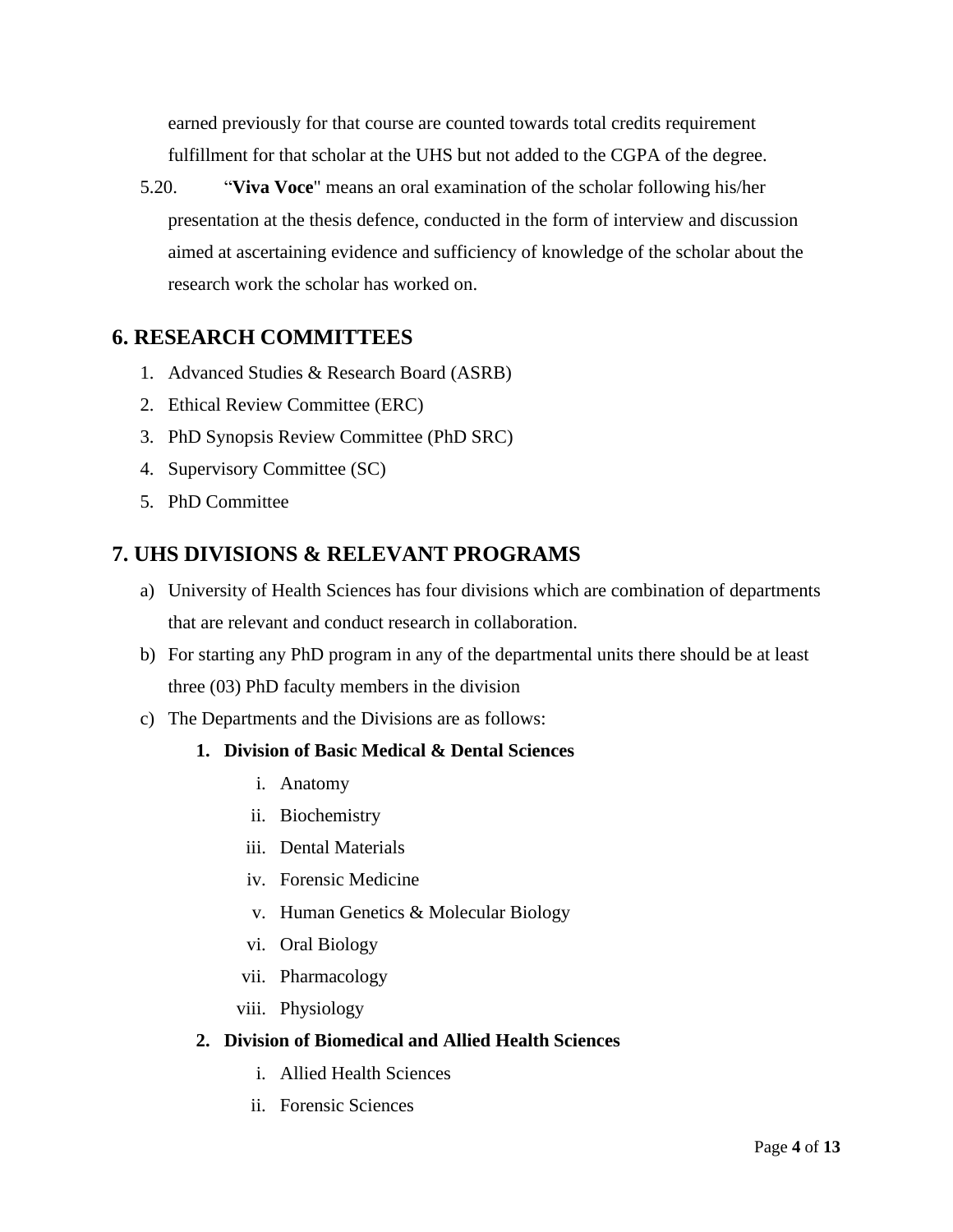iii. Nursing

#### **3. Division of Health Promotion & Education**

- i. Family Medicine
- ii. Medical Education
- iii. Public Health

#### 4. **Division of Pathological Sciences**

- i. Chemical Pathology
- ii. Hematology
- iii. Immunology
- iv. Morbid Anatomy & Histopathology
- v. Microbiology
- vi. Oral Pathology

### **8. ELIGIBILITY**

Eligibility criteria for PhD Programmes shall be as under, unless changed or modified by the **HEC** 

- a) MBBS/BDS/Pharm-D;/BSc (Hons.)/Master of Science (MS) Degree in the relevant subjects.
- b) M.Phil./MS/FCPS or equivalent qualification recognized by HEC with minimum CGPA 3.0 (out of 4.0 in the Semester System) or First Division (in the Annual System) in relevant subject.
- c) GRE subject test with 60% percentile score (where subject is offered by ETS) OR GAT subject test with minimum of 60% Test Score (where subject is offered by NTS/ETS) OR If the Test is not available in NTS or ETS subject list, then 70% score, in test at par with GRE Subject Test, conducted by the University Committee consisting of at least three PhD faculty members approved by PhD Committee and HEC in the subject.
- d) If the NTS/ETS/GAT/GRE test in any subject is not specific to Medicine & Dentistry then the student will have to appear in the UHS admission test and secure 70% marks to be eligible to sit the interview as per HEC criteria.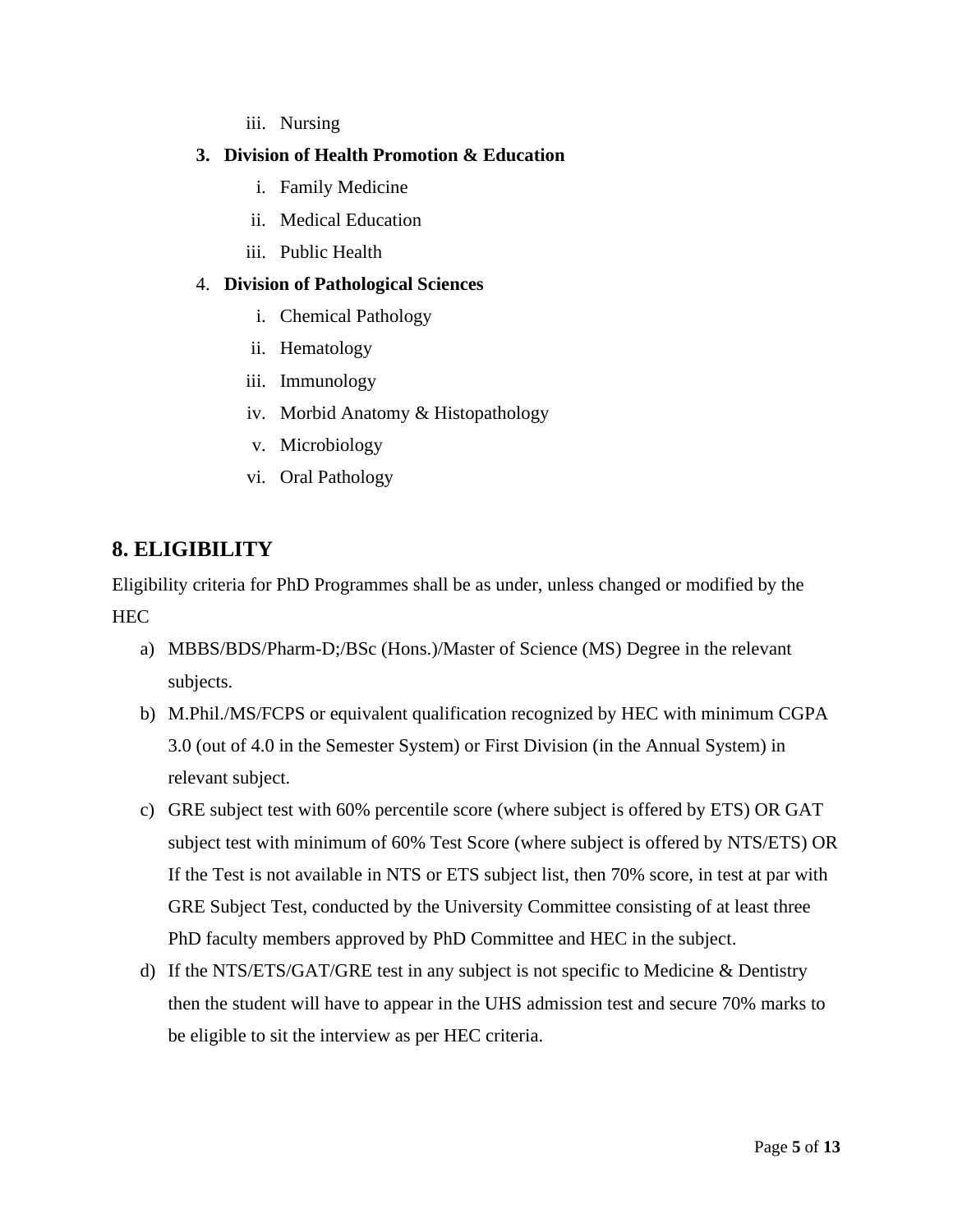#### **9. ADMISSION**

An initial advertisement in each subject will be announced according to available slots with each potential supervisor in the Division according to the HEC rules. After an initial advertisement by the University for opening up the PhD program for various subjects, applications will be invited based on the Eligibility criteria.

- a) Application for admission to the PhD is to be made on the official application form available at UHS website along with requisite documents.
- b) Applicants will identify a potential supervisor at the time of application
- c) Applicants will submit a "statement of research interests" (not a research proposal), along with their academic/research publications and information about their previous research & teaching experiences.
- d) Entry test will be conducted by the university and its validity is for one year.
- e) Applicants will submit two letters of references from their previous supervisor/tutor.

#### **10. SELECTION CRITERIA**

- a) Short listed candidates will be invited for interview by the PhD admission committee of the University. During the selection process the following elements will be considered:
	- 1. Academic record of M.Phil./MS/Masters/FCPS/Equivalent
	- 2. Teaching experience
	- 3. Research publications
	- 4. Potential supervisor and the availability of resources for the research
	- 5. Demonstration of the ability to pursue doctoral-level research based on the "Research Statement" at the time of admission.
- b) Names of the candidates recommended by the Admission Committee for admission to PhD programme shall be forwarded by the HOD to the PhD Committee for finalization by the Vice Chancellor.
- c) Admission letters to the selected candidates shall be issued by the PG Cell with a copy to the HoD.
- d) The selected candidates shall be required to join on or before the date given in the offer letter, the failure to do so shall result in cancellation of admission.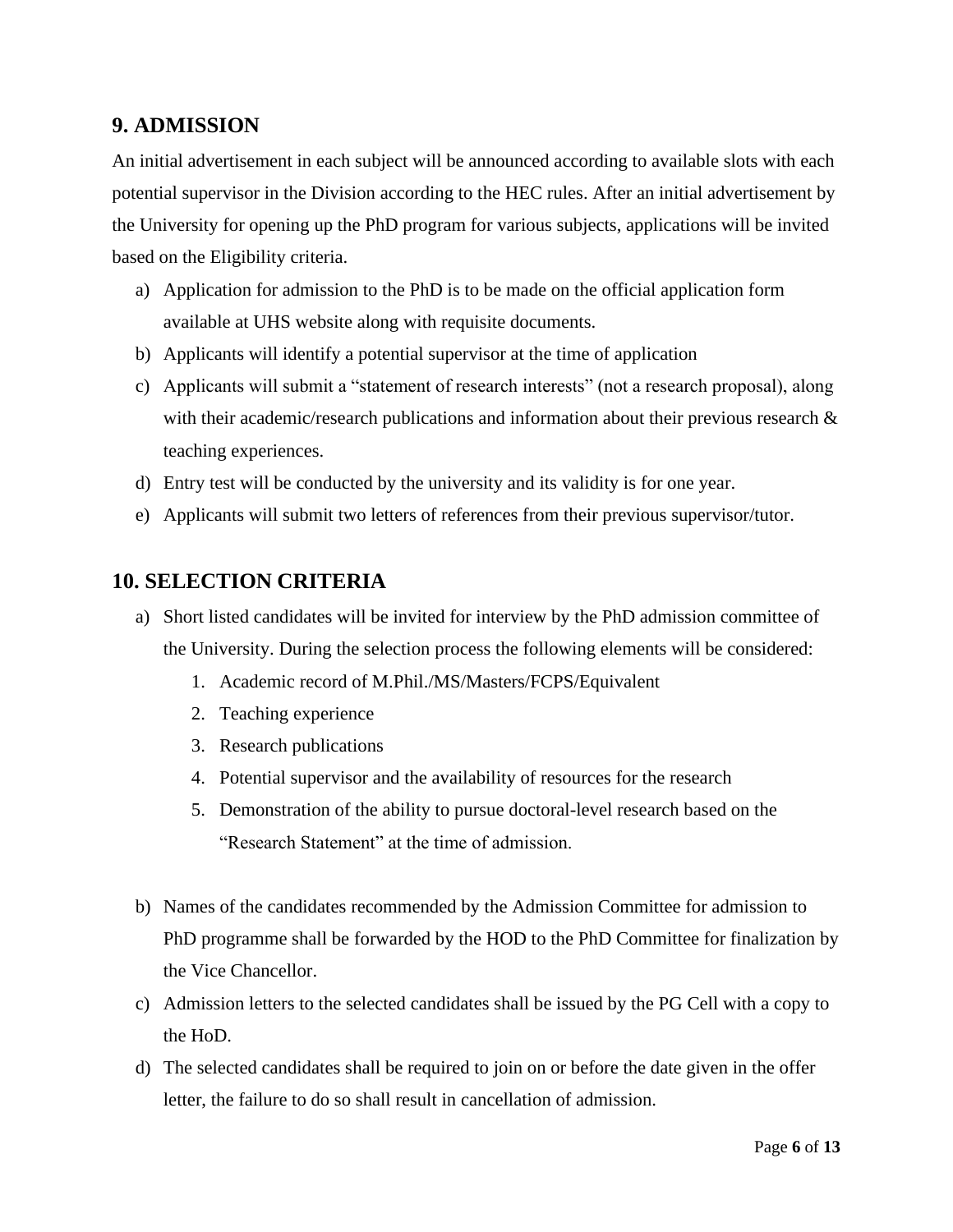### **11. ENROLLMENT/PHD CANDIDATURE**

- a) Selected candidates will be offered enrollment as candidate for PhD degree
- b) PhD student's enrollment will be made for the first 2-years of full-time study following the date of registration.
- **c)** During enrollment the student will be referred to as **"PhD Candidate"**
- d) Upon enrolment, the HOD shall assign suitable Supervisory Committee comprising of Supervisor/s, Co-Supervisor (if required) to the scholar. The HOD shall issue letter of appointment to the Supervisor/s and the Co-supervisor/s.
- e) The purpose of enrollment is to enable the PhD Committee to confirm the ability of the candidate to complete a PhD satisfactorily and to provide guidance to the candidate regarding the rate of progress expected.

### **12. PHD COURSEWORK**

- a) The PhD Candidate must undertake eighteen (18) Credit hour of coursework.
- b) One credit hour will be equal to 18 contact hours of face to face instruction, 54 hours of laboratory/studio work/field work/practical work supervised and graded by the faculty and 72 hour load for assignments.
- c) The coursework components will consist of designated courses that are compulsory within one year of enrollment in the programme.
- d) All PhD courses will be designated a course code of **"8"** and will be approved by the PhD Committee.
- e) Out of 18 credit hours,
	- a. Four (04) credit hours are compulsory for all PhD students enrolled at UHS.

| 801: Research Methodology (RM) |  |  | Credit hours: 2 |
|--------------------------------|--|--|-----------------|
|--------------------------------|--|--|-----------------|

| 802: Advanced Biostatistics (AB) | Credit hours: 2 |
|----------------------------------|-----------------|
|----------------------------------|-----------------|

b. Four (04) Credit hours of Coursework will be completed by taking one of the following two courses:

> 803: Advanced Laboratory Techniques (ALT) Credit hours: 4 804: Qualitative & Mixed Methods Research (QMR) Credit hours: 4

c. Ten (10) Credit hour coursework will be developed by each department and implemented after approval from ASRB.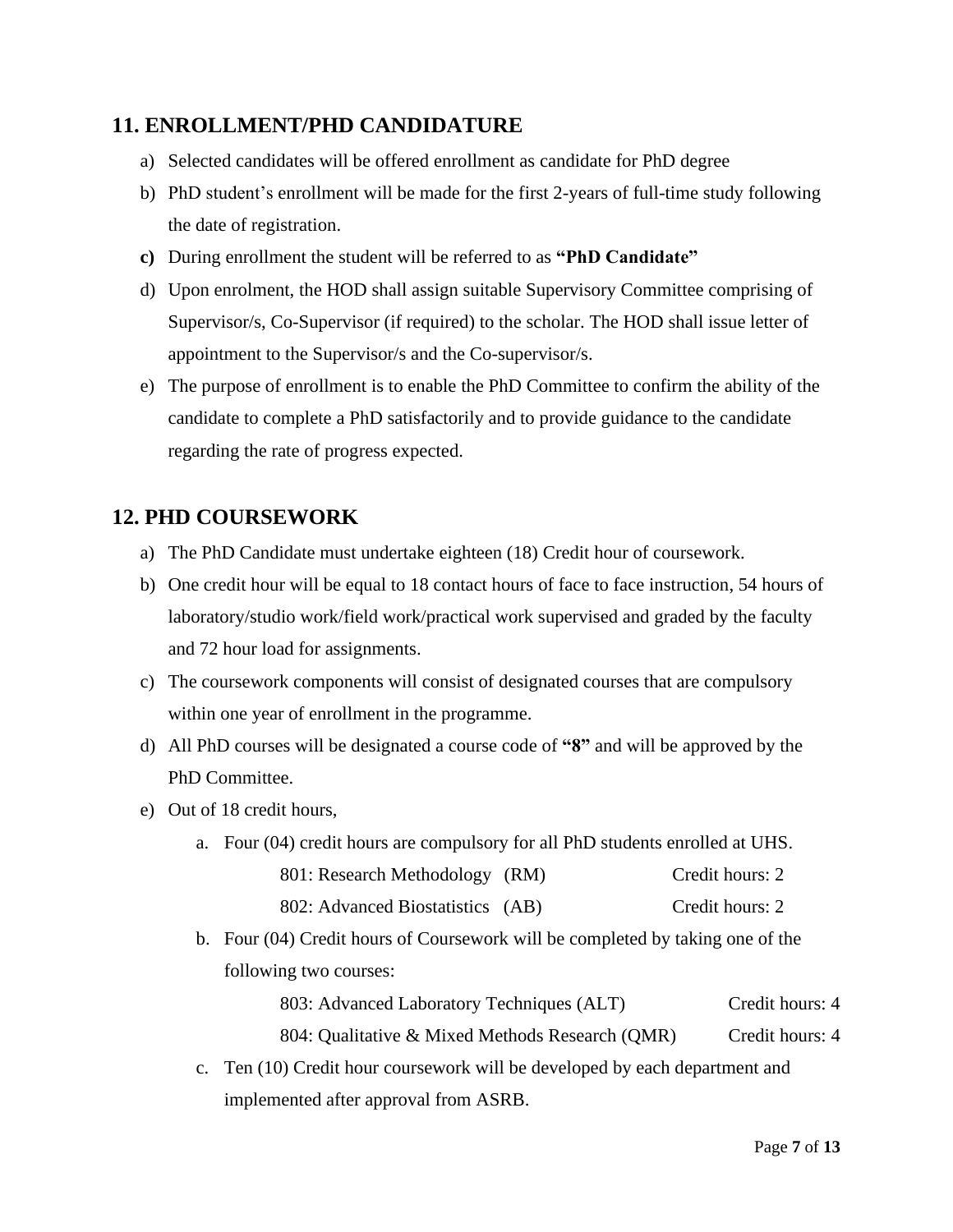### **13. COMPREHENSIVE EXAMINATION**

- a) Comprehensive Examination must be conducted at the end of one year of enrollment
- b) Paper of the comprehensive examination will be made by the Head of Department in consultation with the course facilitators.
- c) Comprehensive examination will have a theory paper of 100 marks and a viva of 100 marks. The weightage of the written paper will be 60% and of that of viva will be 40% in the declaration of final result.
- d) Passing marks for PhD Comprehensive examination will be 60%.
- e) The weightage of courses in the theory paper will be as follows:

| a. $RM & AB$        | 20% |
|---------------------|-----|
| b. ALT/QMR          | 20% |
| c. Specific subject | 60% |

- f) The viva will be conducted by the department through a panel of examiners with at least on examiner from one of the other departments of the University.
- g) PhD Candidates must pass the comprehensive examination in two attempts i.e., within two years of enrollment in the PhD program.
- h) In case of not qualifying the comprehensive examination in two (02) attempts student will no longer retain the status of "PhD candidate" of the university.

### **14. SYNOPSIS/RESEARCH PROPOSAL APPROVAL BY ASRB**

- a) After approval from the Supervisory committee the synopsis on the prescribed university format should be forwarded through the Head of Department to the PhD SRC for approval.
- b) Ethical review committee will evaluate the synopsis after its approval from PhD SRC via a formal request to the Registration Department by the candidate though the HoD.
- c) The Synopsis/Research Proposal with the approval letters of both the PhD SRC and the ERC will be submitted to the registration department through HoD to be placed in ASRB for final approval.
- d) The intellectual property rights and responsibilities approved by UHS have to be strictly followed by all involved in research.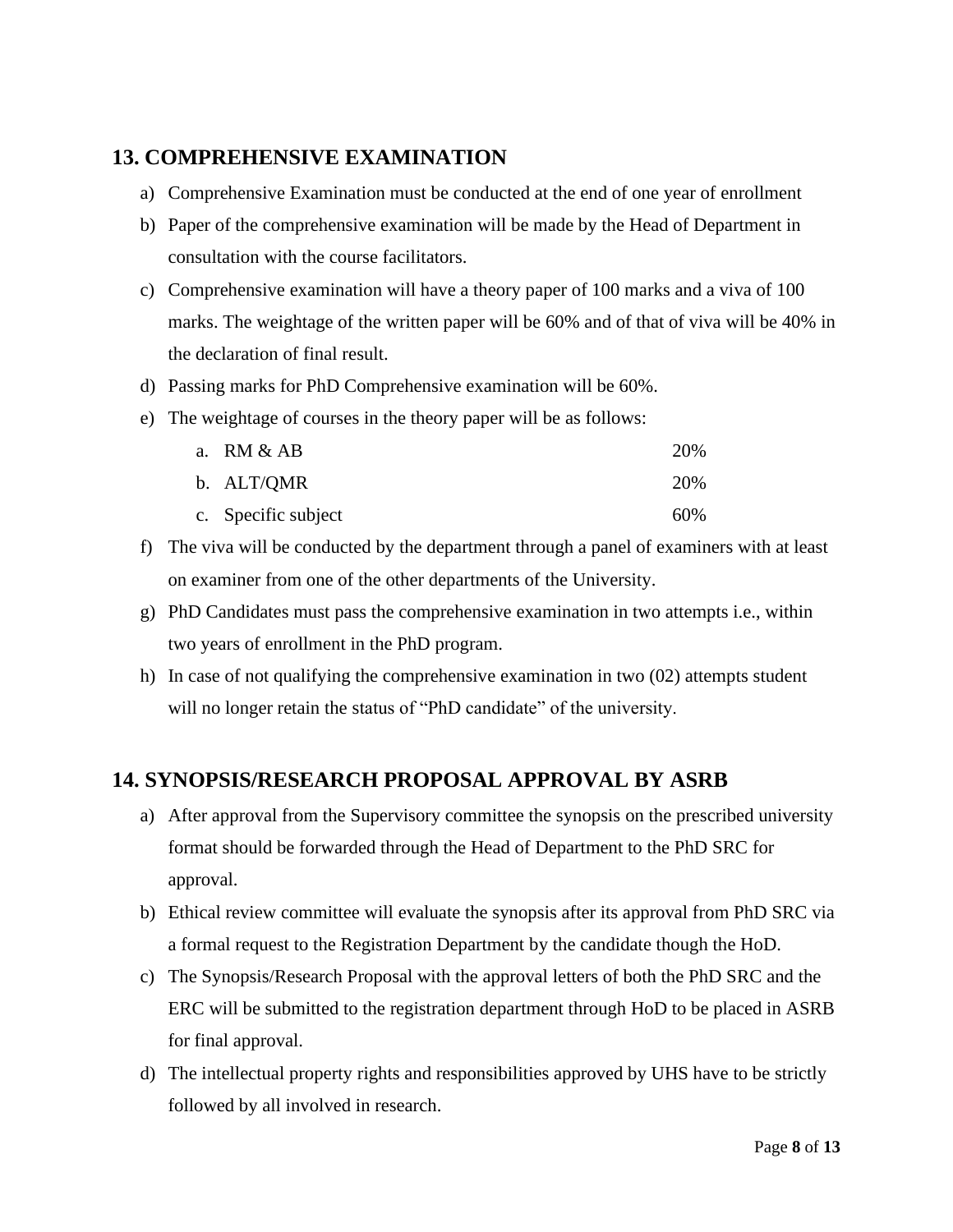### **15. REGISTRATION**

- a) To be registered as a **"PhD Scholar"** with the University of Health Sciences, Lahore Pakistan; candidate must give proof of following:
	- 1. Completion of 18 Credit Hour Coursework
	- 2. Passing the Comprehensive Examination
	- 3. Approval of Research Synopsis/proposal by ASRB of the University
- b) All the three proofs should be sent with a cover letter by the Head of the Department to the PhD committee.
- c) The PhD Committee after being satisfied will forward the documents to the Registration Department to issue a registration number to the PhD Candidate and give him/her status of a UHS "**PhD Scholar**"

### **16. PROGRESS REPORT OF PHD SCHOLAR**

- a) There will be a bi-annual review of research progress of the PhD Scholar by the HoD.
- b) At the end of every six months after confirmed registration, PhD scholar would submit a summary of the progress of the research work on a specific proforma to through the Supervisor to the Head of the Department to be forwarded to the PhD Committee annually.
- c) Subject to the satisfactory progress of the research work, the Head of the Department would recommend the continuation of the scholar's registration.
- d) In case of more than two unsatisfactory reports forwarded to the PhD Committee, the scholar will be notified in written and given reasonable opportunity to respond to the PhD Committee. In Case PhD Scholar fails to satisfy the committee, the committee shall recommend removal of his/her name from university register.
- e) There will be a time of 15 days given to the scholar to appeal to the ASRB through the Vice Chancellor against the decision and final decision of ASRB will be implemented.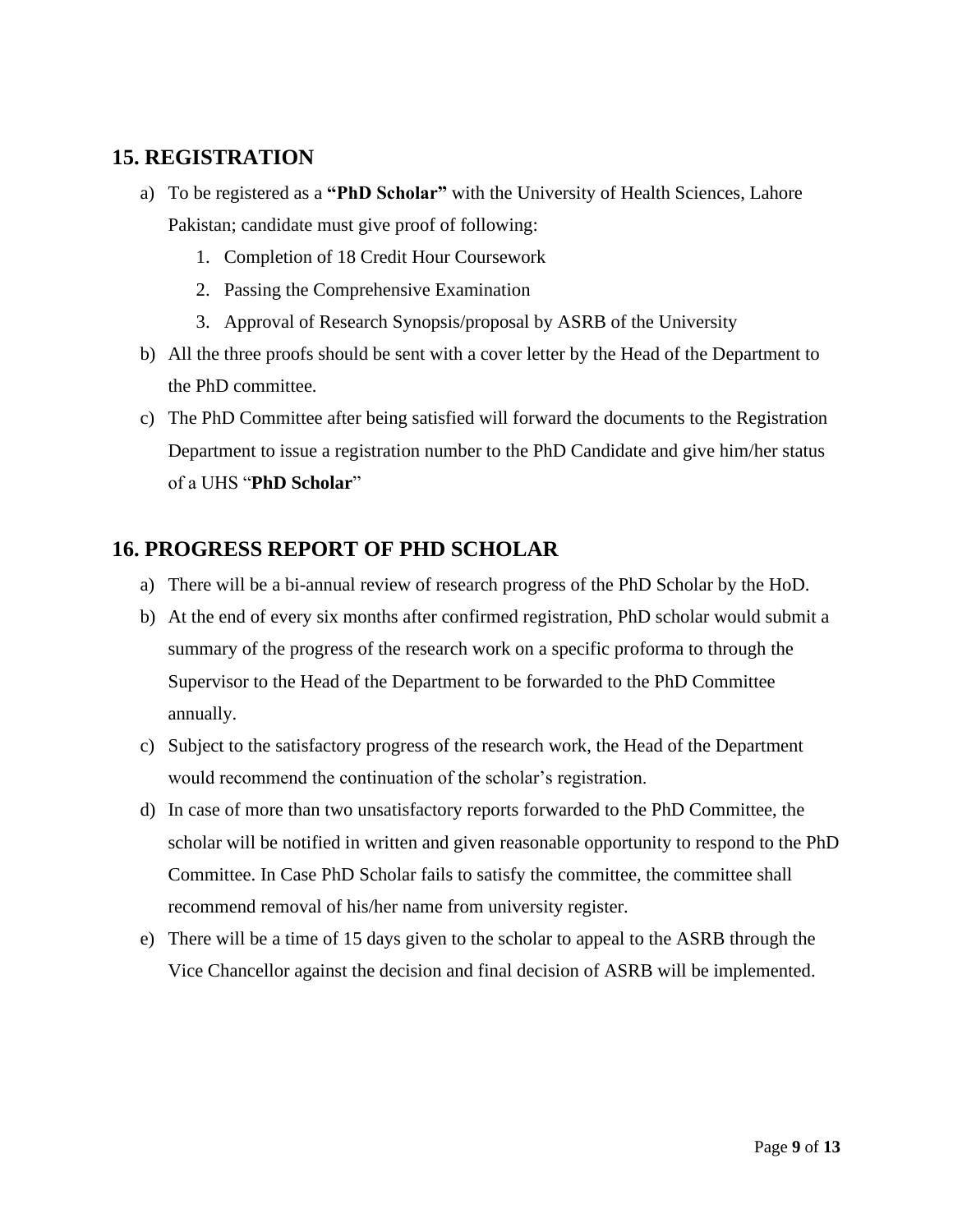#### **17. THESIS SUPERVISION**

- a) The Supervisory committee including the Supervisor/Co-supervisors will be appointed with the mutual consent of the candidate, the persons being appointed, and the HoD.
- b) There can be a maximum of four (04) members in the supervisory committee with a maximum of two (02) Supervisors. In case of more than one supervisor, the supervisor from concerned department will be the Principal Supervisor
- c) The administrative Incharge will be the supervisor of the department in which the student is enrolled.
- d) One Supervisor should be the full-time faculty member of the university and must be from the specialty that the student is enrolled in.
- e) In case a full-time PhD faculty member in the subject is not eligible to become supervisor an adjunct faculty member of the university in the subject may act as supervisor with the consent of the HoD and approval of the PhD Committee.
- f) Eligibility of the Supervisor/co-supervisor will be in line with the HEC/PM&DC guidelines
- g) Supervisor/s shall have appropriate qualifications, including extensive knowledge and research experience in the broad subject area of the student and current involvement in research groups.
- h) ASRB may also appoint a co-supervisor to provide the link if the research is of an interdisciplinary nature or if the research is being undertaken in collaboration with another organization.
- i) A Supervisor, co-supervisor shall not be related to a student by consanguinity or by affinity to the third degree inclusive or have a dual relationship with the student.
- j) Changes in composition of supervisory committee that is change of a Supervisor/Cosupervisor or addition of a supervisor/co-supervisor can be sought by the PhD Scholar and/or members of the SC through the HoD. The application must be accompanied by the written consent from both the current Supervisor/Co-supervisor and the new proposed Supervisor. When ASRB is satisfied that there is sufficient reason, it may change the Supervisor/Co-Supervisor of the Candidate on the request of either Scholar or the Principal Supervisor.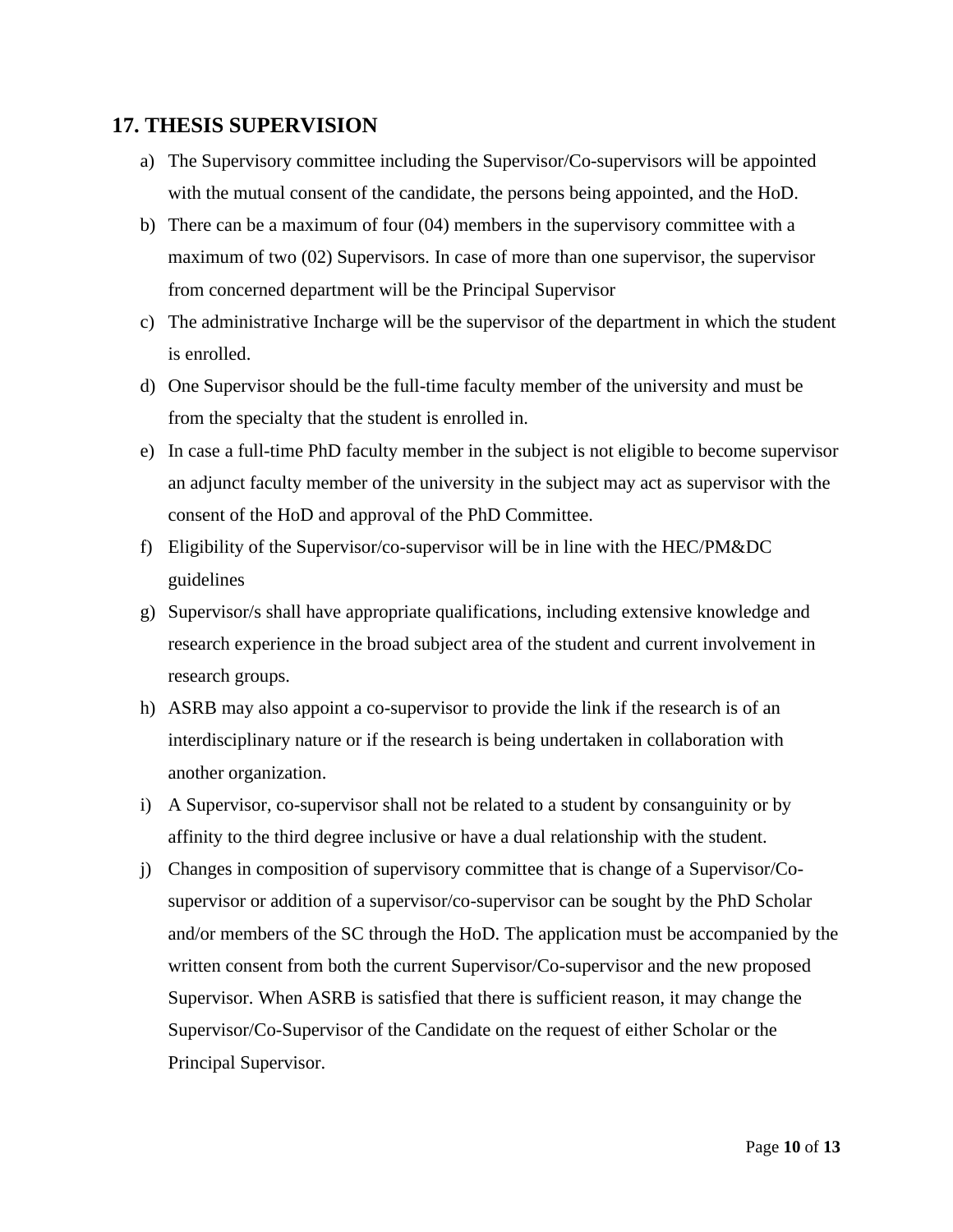k) Approved Synopsis/ Research Proposal is the Property of Principal Supervisor, in case of change of Supervisor a Satisfactory reason should be given to work on the same topic/project with proper recognition to previous supervisor i.e. in authorship of Publication. In other case along with change of supervisor a new Research Proposal should be submitted with sufficient changes to accommodate the new Proposed Supervisor with special focus on its Specialty.

### **18. MODIFICATION/CHANGE OF RESEARCH TOPIC**

- a) A candidate may modify/change the topic of his/her research with the approval of the ASRB by submitting an application duly supported by the Supervisor, Head of Department and recommended by the PhD Committee.
- b) The final title of the thesis shall be approved by the ASRB before the submission of thesis.

## **19. FREEZING OF REGISTRATION/DISCONTINUATION OF PHD RESEARCH**

HEC/PM&DC rules will be followed for termination or freezing of PhD programme:

- a) Where a PhD Scholar is unable to continue with their research program because of circumstances beyond their control, the Advanced Study and Research Board (ASRB) may suspend their registration for a specified period of maximum up to 1 year.
- b) The Scholar must be able to satisfy the ASRB of the University that any period of freezing will not adversely affect the viability of the candidate's research after consultation with the Supervisory Committee and HoD.
- c) Any period of freezing will be excluded from the calculation of the final submission date.
- d) While registration is suspended, a Scholar is exempted from fees, and is not entitled to any tuition or supervision, or to the use of any other research resources of the University.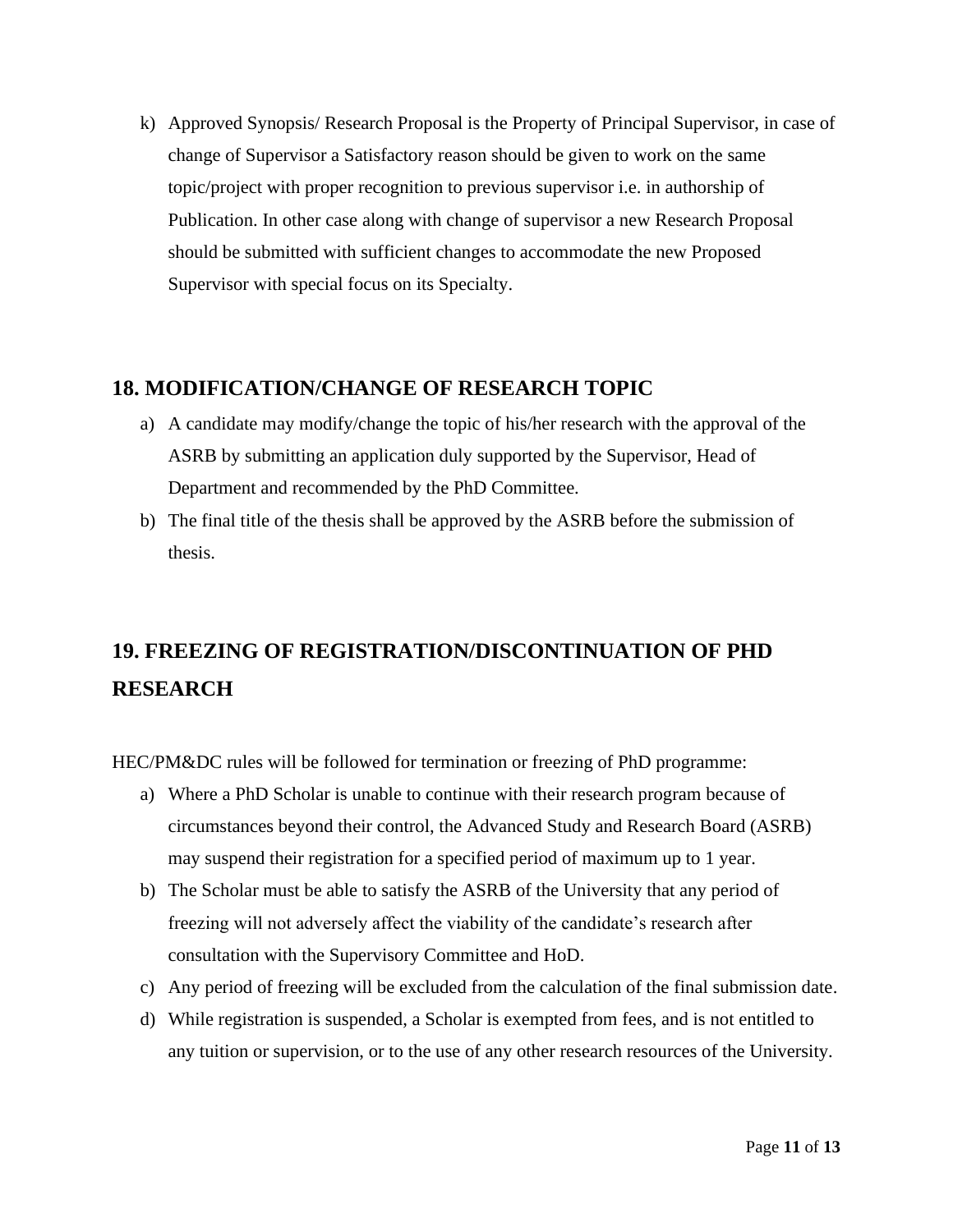### **20. THESIS SUBMISSION, EVALUATION & DEFENCE**

#### **20.1. Submission**

- a) Thesis submission should be done within three to eight years of enrollment in the program.
- b) Submitted thesis must accompany the plagiarism report along with all other documents prescribed by the Examination department of UHS.
- c) When the ASRB is satisfied that there is sufficient reason, it may extend candidate's submission date maximum to six months on the recommendations of PhD Committee.
- d) At the time of submission of thesis, the supervisor would submit a list of the suitable local and foreign examiners that have relevant subject expertise through the HoD to ASRB for approval.

### **20.2. Evaluation**

- a) The ASRB would shall appoint four external examiners for the evaluation of thesis. Two examiners shall be foreign examiners from technologically advanced countries (HEC List) while two external examiners will be local (from within the country), from the list of examiners provided by the Head of the Department.
- b) Each examiner will be provided with an electronic copy of the thesis and, acting independently, is required to provide the Controller of Examinations within two months of receipt of the thesis, with a written report on the quality of the thesis. If there is no response from examiner in two months after two reminders, the examiner will be replaced.
- c) The examiners will include with their reports, on UHS approved evaluation proforma, one of the following recommendations:
	- 1. To award the degree, subject to satisfactory performance at the oral examination.
	- 2. To award the degree after specified "minor corrections" have been made to the thesis, to the satisfaction of the oral examiner, by a specified date, and subject to satisfactory performance at the oral examination
	- 3. To permit the candidate to revise the thesis to incorporate the major changes suggested and resubmit it for examination.